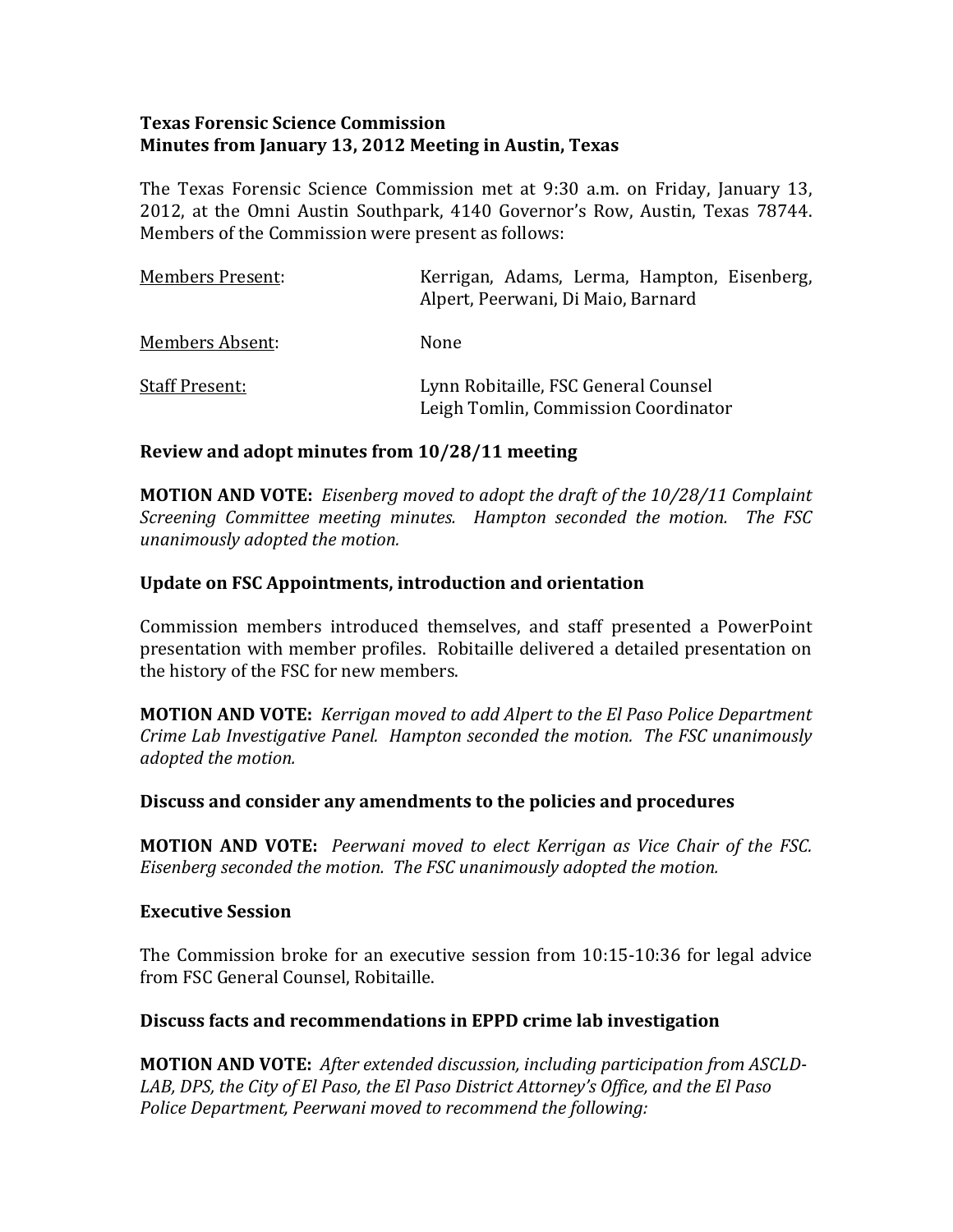- 1. By February 7, 2012, the Texas Department of Public Safety ("DPS") will conduct an audit of the EPPDCL, including but not limited to: (a) technical and administrative review of every controlled substance case processed by EPPDCL since November 1, 2011; (b) interviews with each laboratory employee, ensuring that new policies and procedures have been implemented and are understood by the examiners; and (c) any other applicable audit standards that DPS would typically utilize when conducting an internal audit of a DPS system laboratory.
- 2. By April 6, 2012, DPS will re-test every controlled substance examination performed by analyst Sifuentes, giving priority to the 60 cases on the DPS list with the greatest possible impact.
- 3. Within seven days, the City of El Paso will retain a qualified full‐time interim laboratory director for EPPDCL until a permanent qualified laboratory director is hired. The hiring of a permanent qualified laboratory director shall be accomplished by April 6, 2012 (the expiration date for EPPDCL's ASCLD‐LAB Legacy accreditation).
- 4. The interim laboratory director will conduct technical and administrative review of all casework performed during his or her tenure.
- 5. The EPPDCL shall provide periodic progress reports to the Commission regarding the hiring of the permanent qualified laboratory director.

*Adams seconded the motion. The FSC unanimously adopted the motion.* 

### **Update on legislative issues**

Robitaille reported on several meetings with legislative stakeholders interested in the FSC's activities.

Eisenberg reported on testimony provided to the House Committee on Criminal Jurisprudence related to DNA testing in Texas criminal cases.

# **Office administrative update (website, budget, technology, annual report, quarterly newsletter)**

Robitaille delivered a presentation on office administrative activities, including a newly designed website and a quarterly newsletter.

**MOTION AND VOTE:** *Adams moved to adopt the new website design. Eisenberg seconded the motion. The FSC unanimously adopted the motion.*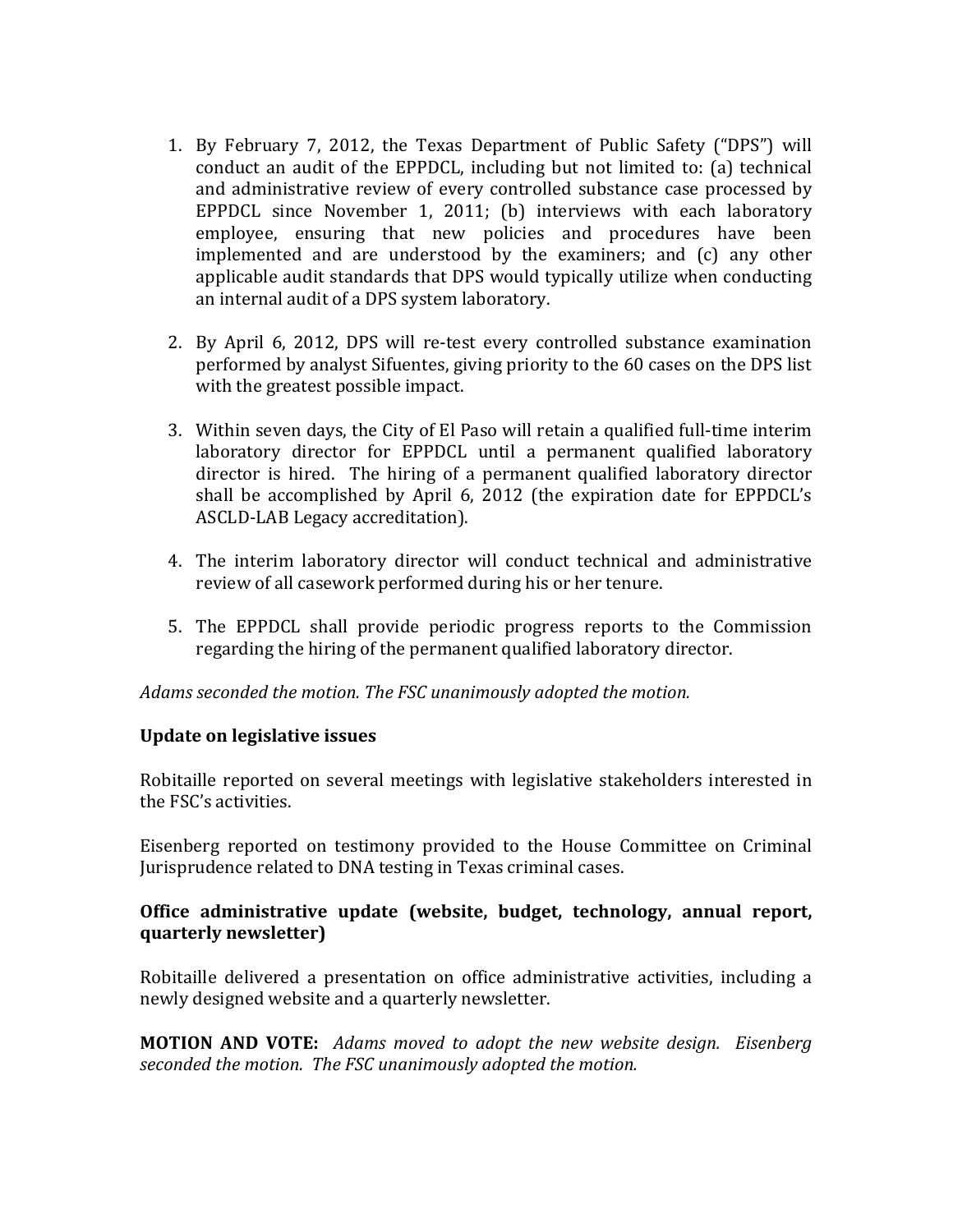**MOTION AND VOTE:** *Eisenberg moved to have members send any comments related to the newsletter by January 20, 2012, have staff make corresponding edits and subsequently send the newsletter to all FSC stakeholders. Kerrigan seconded the motion. The FSC unanimously adopted the motion.* 

**MOTION AND VOTE:**  *Peerwani moved to publish the annual report. Eisenberg seconded the motion. The FSC unanimously adopted the motion.* 

#### **Discuss and consider committee composition**

**MOTION AND VOTE:** *Peerwani moved to elect Alpert, Eisenberg and Barnard to the FSC Complaint Screening Committee and name Eisenberg Chair of the committee. Barnard seconded the motion. The FSC unanimously adopted the motion.* 

**MOTION AND VOTE:** *Peerwani moved to elect Di Maio and Eisenberg to the Forensic Development Committee to join Kerrigan, Chair of the committee. Eisenberg seconded the motion. The FSC unanimously adopted the motion.* 

**MOTION AND VOTE:**  *Peerwani moved to elect Robert Lerma to the Legislative Development Committee to serve with committee members Adams and Hampton. Kerrigan seconded the motion. The FSC unanimously adopted the motion.* 

#### **Discuss and consider recommendations from Complaint Screening Committee**

Complaint Screening Committee Chair, Eisenberg, lead a discussion on pending FSC cases.

Complaint #11‐14, (Edna Fire Department ‐Arson)

**MOTION AND VOTE:** *Eisenberg moved to dismiss the complaint based on members' recognition that it does not involve a forensic analysis conducted by an accredited laboratory. Alpert seconded the motion. The FSC unanimously adopted the motion.*

Staff forwarded the complaint to the Innocence Project of Texas ("IPOT") for inclusion in the arson case review.

Arrellano Inquiry (Arson)

Inquiry was forwarded to IPOT by FSC staff.

Garrett (Arson – Tennessee Case)

Staff will send letter explaining jurisdiction of the FSC is limited to Texas.

Austin Police Department Crime Lab letter responding to news article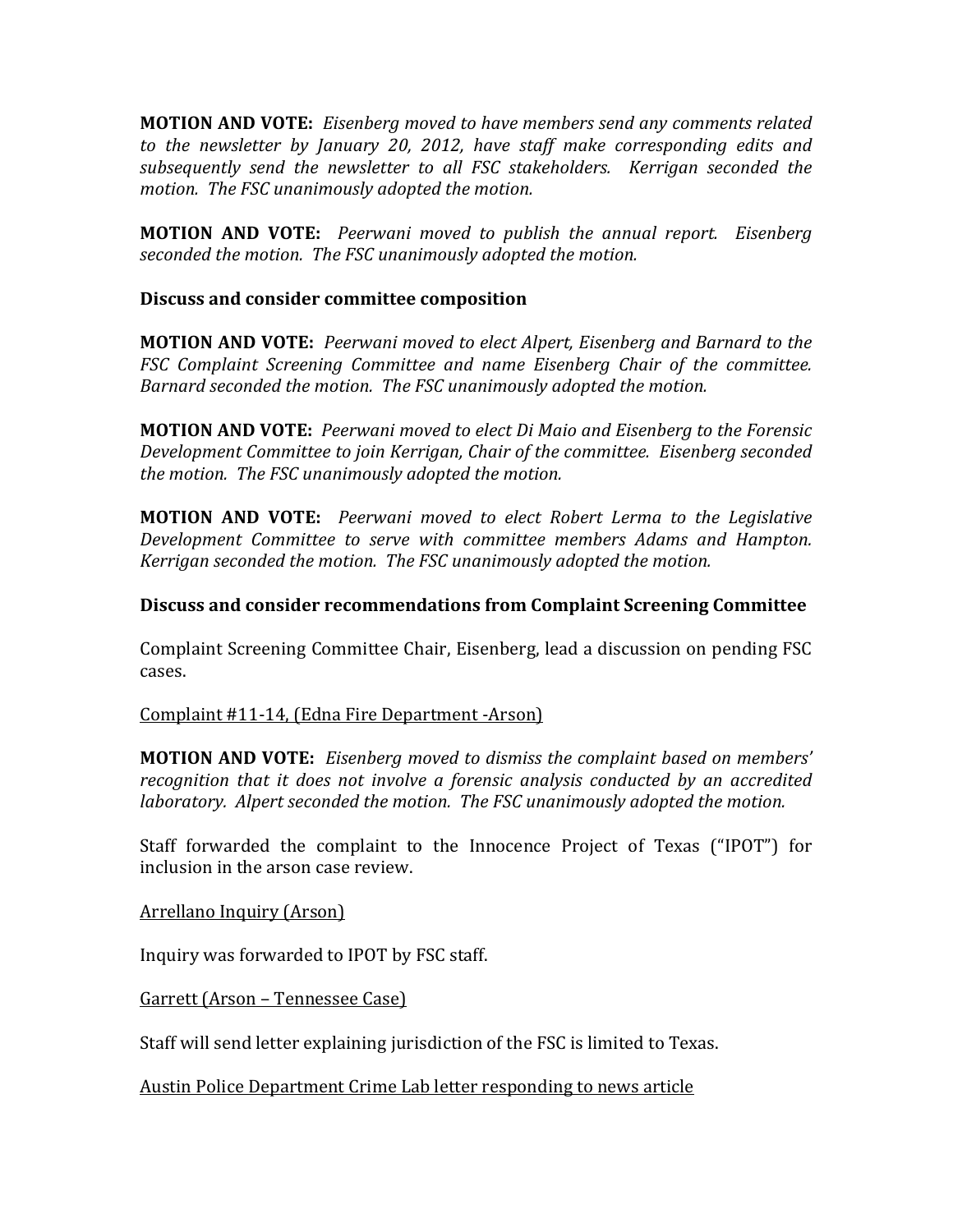Members discussed APD's response to a news article related to a discrepancy in a blood alcohol test. APD explained the discrepancy was due to a 10‐month degradation period that occurred between the two tests. Members discussed the fact that such discrepancy in the testing was normal.

**MOTION AND VOTE:**  *Eisenberg moved to take no further action relative to the disclosure. Kerrigan seconded the mo ion t . The FSC unanimously adopted the motion.* 

Members discussed the fact that all DPS‐accredited labs in Texas should be encouraged to submit similar disclosures. FSC statute requires labs to report any potential problems to the FSC where there is a question of negligence or misconduct.

**MOTION AND VOTE:**  *Eisenberg moved for staff to develop a lab disclosure form containing guidance for reporting any allegations of negligence or misconduct to the FSC. Alpert seconded the motion. The FSC unanimously adopted the motion.* 

Complaint #11‐07 (APD ‐ Controlled Substance) (Information forwarded from Travis County District Attorney's Office ("TCDA"))

**MOTION AND VOTE:**  *Eisenberg moved to request from APD, DPS, and TCDA any further information they have relative to the additional allegations against the APD Crime Lab's controlled substance section, and to reopen the complaint so that staff may gather appropriate information. Alpert seconded the motion. The FSC adopted the motion. Adams voted against the motion.* 

Complaint #11‐13 (UNTHSC – DNA)

Dr. Eisenberg recused himself from any discussion related to this complaint.

**MOTION AND VOTE:**  *Barnard moved to dismiss the complaint, because the allegations in the complaint have no merit according to complainant's own expert. Alpert seconded the motion. The FSC unanimously adopted the motion.* 

### **Update on arson case review**

Ryan Brown spoke on behalf of IPOT to provide the FSC with an update on the arson case review. Brown indicated post cards were sent to prisoners who are incarcerated for arson convictions, requesting information designed to flag potentially faulty arson science. IPOT will send questionnaires to those responses that indicate problems in the science and await responses. IPOT will provide further update at the FSC's next quarterly meeting.